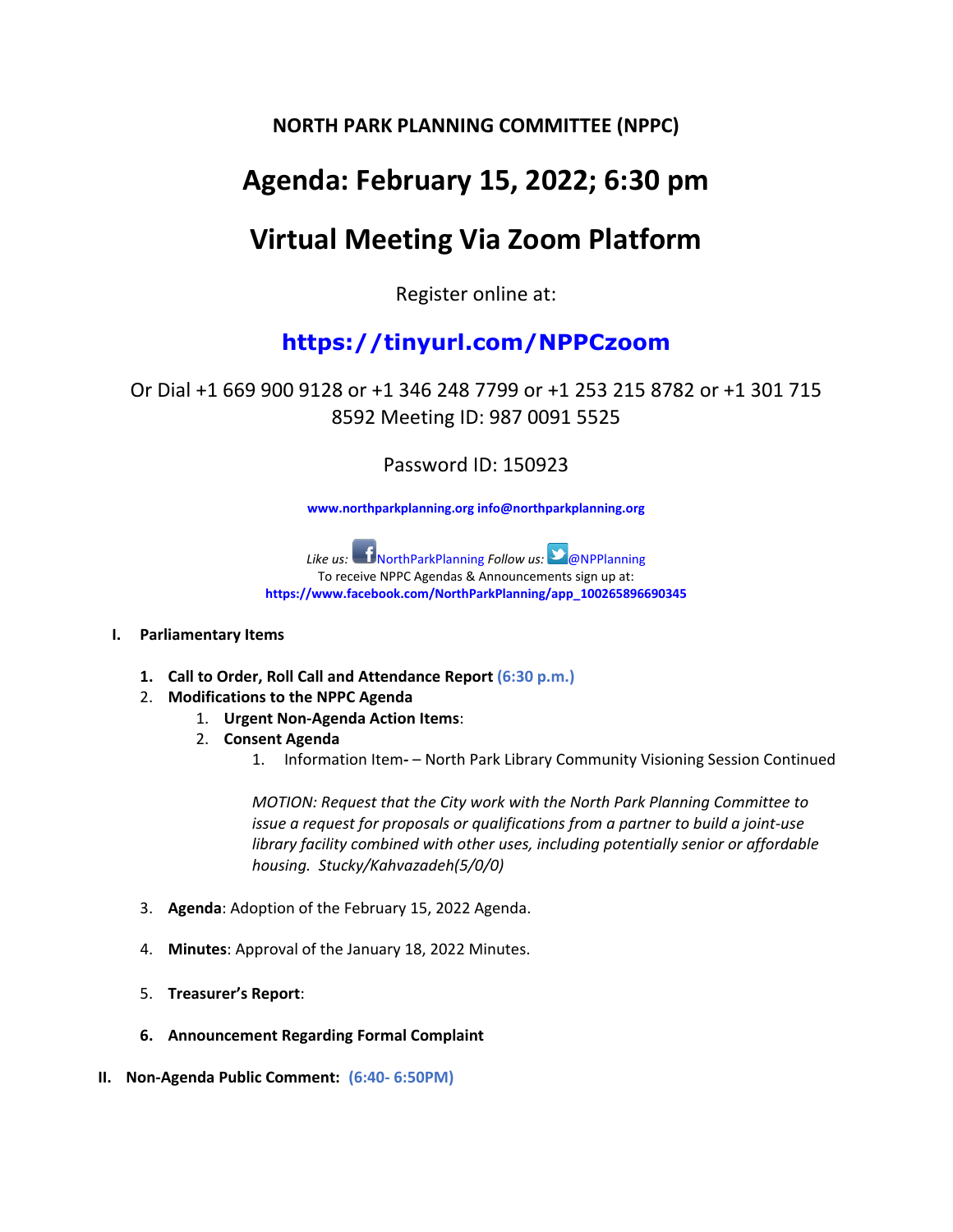Limited to Items not on the Agenda and non-debatable. Two-minute maximum, Chair can award more time.

- **III. Announcements & Event Notices:** Limited to One minute each. *none* **(6:50- 6:55 p.m.)**  None scheduled.
- **IV.Elected Official & Planner Reports:** Reports are limited to 2 Min Max**(6:55- 7:15 p.m.)**

1. **Aaron Burgess, Hon. Nathan Fletcher, SD Board of Supervisors Dist. 3,** (619) 531- 4936, [Aaron.Burgess@sdcounty.ca.gov.](mailto:Aaron.Burgess@sdcounty.ca.gov)

- 2. **Kohta Zaiser, Hon. Todd Gloria, Mayor of San Diego**, [ZaiserK@sandiego.gov.](mailto:ZaiserK@sandiego.gov)
- 3. **Christopher Vallejo. Toni Atkins, State Senate Dist. 39**, 619-645-3133,
- 4. **Ryan Darsey, Hon. Stephen Whitburn, City Council Dist. 3**, (619) 236-663[3 RDarsey@sandiego.gov](mailto:RDarsey@sandiego.gov.5)[.5.](mailto:RDarsey@sandiego.gov.5)
- 5. **Jeffrey Ryan, Planning Department**, (619)235-5221 [JTRyan@sandiego.gov](mailto:JTRyan@sandiego.gov)
- 6. **Chris Gris, Hon. Chris Ward, State Assemblymember,** Christopher.gris@asm.ca.gov

#### V. **Action Items: (7:15pm-8:00 p.m.)**

#### **1. Project No. 647229 – Map Waiver Request**

Review a request for a subdivision map waiver for 3776 32 $<sup>nd</sup>$  Street. The project is a 5-unit townhome</sup> complex currently under construction. Each 3BR/3.5BA townhome measures 1500 square feet and has 2 car garages attached. Presenter: Mehran Saberi [mehran@mayfaircommunities.com](mailto:mehran@mayfaircommunities.com)

#### 2. **March 2022 NPPC Election Procedure**

In preparation for the March 2022 NPPC election, the Election Subcommittee has assembled an election procedure which complies with the updated NPPC bylaws. Presenters will review the election procedure as well as the voter registration mechanism. Presenters: Peter Hill, Aria Pounaki, Jennifer Spencer, Pat Sexton, Bob LaRose

#### **VI. Information Items (8:00 - 8:40 p.m.)**

#### 1. **Candidate Statements**

Candidates who have volunteered to run for the 2022 March Election will have an opportunity to give a two-minute statement so the community will have an opportunity to learn about them ahead of the March election. Presenters: Various

#### **2. Community Planning Group Reform Update**

Councilmember Joe LaCava has proposed reforms to the Community Planning Group ordinances. A recent draft of the proposal has been released, the community will learn about the newest version of the proposal. Presenter: Matt Stucky

#### VII. **NPPC Reports (8:40 - 8:50 p.m.)**

#### 1. **Chair's Report.**

- 2. **Subcommittee Reports:** : (Limited to Items Not on the Agenda & 5 Min. Max. each)
	- 1. Urban Design/Project Review (Tyler Renner, Chair): Next Meeting March 7, 2022, Zoom.
	- 2. Public Facilities & Transportation (Arash Kahvazadeh, Chair): Next Meeting March 8, 2022, Zoom.